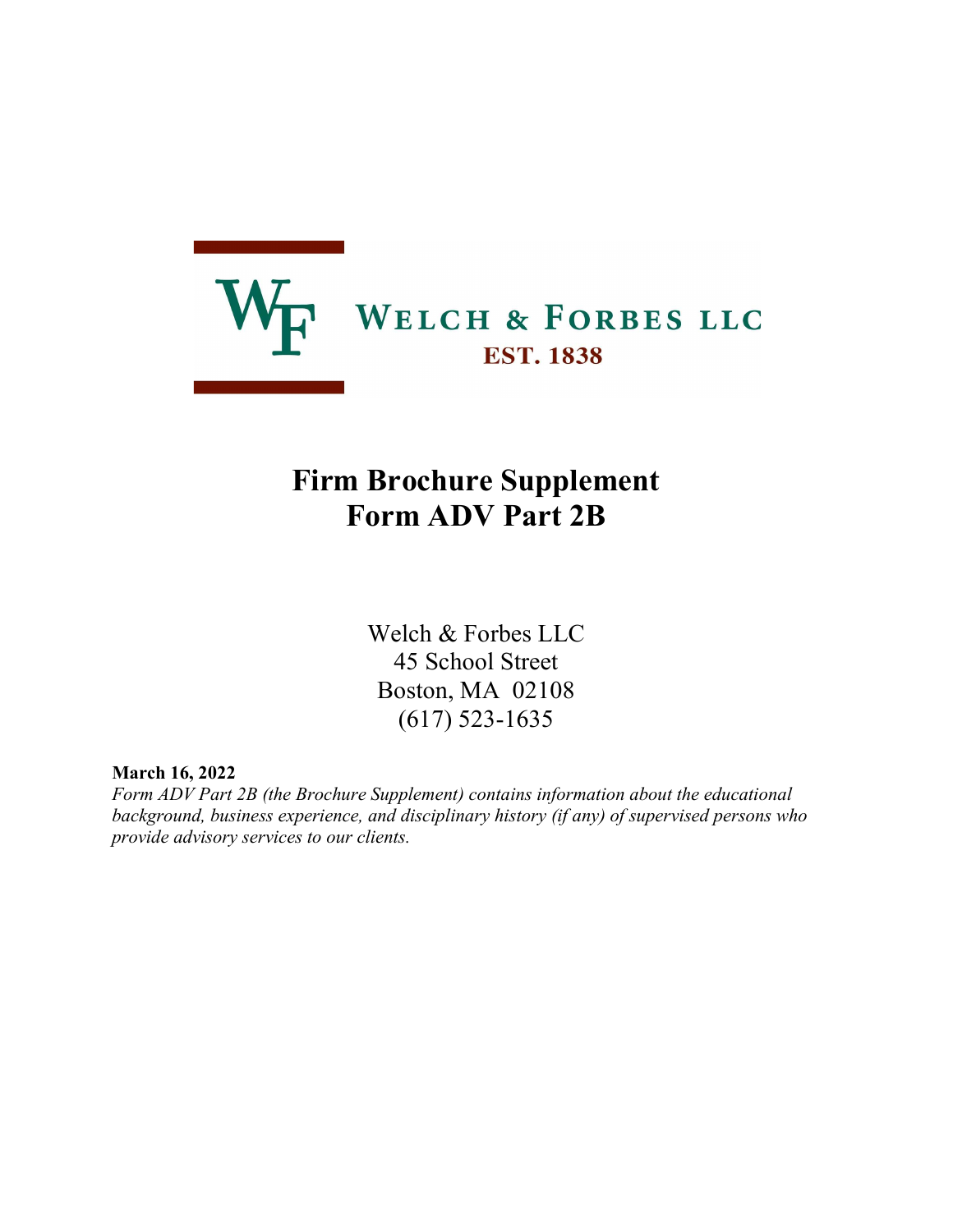# Item 1 – Cover Page

This Part 2B of Form ADV (the "Brochure Supplement") provides information about the following individuals who provide advisory services to Welch & Forbes LLC ("Welch & Forbes") clients and supplements the Welch & Forbes Brochure (i.e., Part 2A of Form ADV), which you should have received with, or prior to, the delivery of this supplement. If you did not receive the Welch & Forbes Brochure, or if you have any questions about the contents of this Brochure Supplement, please contact our Compliance Department at (617) 523-1635.

| Adrienne G. Silbermann          | Benjamin J. Williams, Jr.       |
|---------------------------------|---------------------------------|
| <b>Executive Vice President</b> | <b>Executive Vice President</b> |
| Portfolio Manager               | Portfolio Manager               |
|                                 |                                 |
| Peter P. Brown                  | Charles P. Curtis               |
| Portfolio Manager               | Portfolio Manager               |
|                                 |                                 |
| Naomi T. Dalessandro            | Benjamin L.B. Garfield          |
| Portfolio Manager               | Portfolio Manager               |
|                                 |                                 |
| Seth Gelsthorpe                 | Daniel R. Gorman                |
| Portfolio Manager               | Portfolio Manager               |
|                                 |                                 |
| Theodore E. Ober                | Drew M. Schneller               |
| <b>Executive Vice President</b> | Portfolio Manager               |
| Portfolio Manager               |                                 |
| Justin T. Wolstenholme          | Richard S. Eurich               |
| Portfolio Manager               | <b>Equity Research Analyst</b>  |
|                                 |                                 |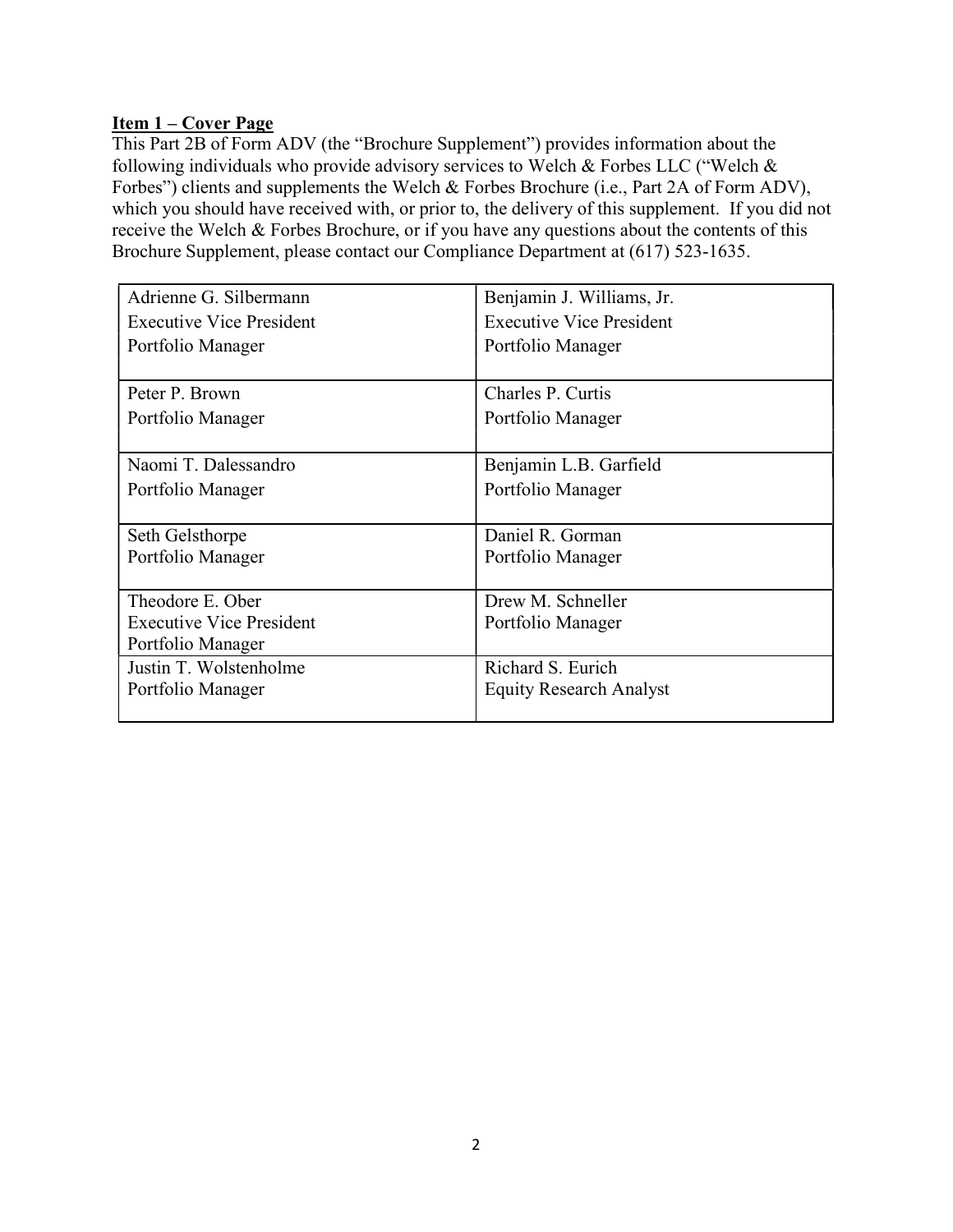# Adrienne G. Silbermann – Items 2 through 6

### Item 2 – Educational Background and Business Experience

Adrienne G. Silbermann, Director of Research, Portfolio Manager Year of Birth: 1968

Education: Ms. Silbermann received a Bachelor's degree from Cornell University. She is also a Chartered Financial Analyst ("CFA") Charterholder.

To become a CFA Charterholder, an individual must have four years of qualified investment work experience, become a member of CFA Institute, pledge to adhere to the CFA Institute Code of Ethics and Standards of Professional Conduct on an annual basis, apply for membership to a local CFA member society, and complete the CFA Program. The CFA Program is organized into three levels, each culminating in a six-hour exam.

Business Experience: Ms. Silbermann joined Welch & Forbes as a Portfolio Manager in 1997 and was named an Executive Vice President in 2009. Prior to joining Welch & Forbes, Ms. Silbermann was a Financial Analyst at Pell, Rudman & Co.

#### Item 3 – Disciplinary Information

There are no applicable legal or disciplinary events relating to Ms. Silbermann.

#### Item 4 – Other Business Activities

Ms. Silbermann is not engaged in any other investment-related business or occupation, and is not engaged in any other business or occupation for compensation which provides a substantial source of her income or involves a substantial amount of her time.

#### Item 5 – Additional Compensation

Ms. Silbermann does not receive economic benefits from third parties who are not clients for providing advisory services.

#### Item 6 – Supervision

The individuals responsible for supervising Ms. Silbermann's advisory activities on behalf of Welch & Forbes are: Theodore E. Ober, Portfolio Manager, Executive Vice President and Benjamin J. Williams, Jr., Portfolio Manager, Executive Vice President. They can be contacted at (617) 523-1635.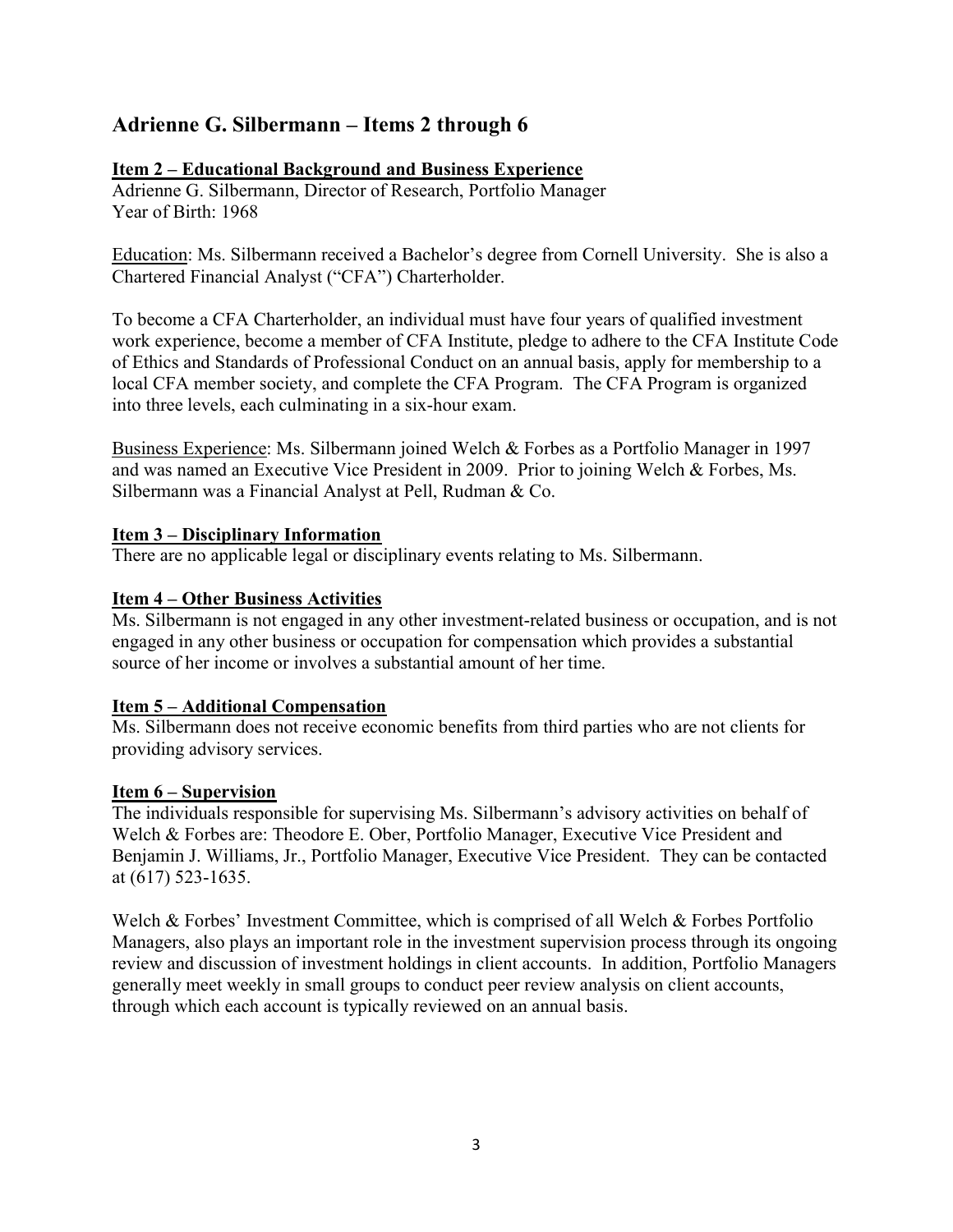# Benjamin J. Williams, Jr. – Items 2 through 6

# Item 2 – Educational Background and Business Experience

Benjamin J. Williams, Jr., Portfolio Manager Year of Birth: 1960

Education: Mr. Williams received a Bachelor's degree from Bowdoin College, and received a Master in Business Administration degree from the F.W. Olin Graduate School of Business at Babson College.

Business Experience: Mr. Williams joined Welch & Forbes as a Portfolio Manager in 1999 and was named an Executive Vice President in 2009. Mr. Williams has served as the Chairman of the Fiduciary Compliance Committee since 2007. Prior to joining Welch & Forbes, he was Partner and Portfolio Manager of Moody, Lynn & Co. and Senior Portfolio Manager and Director of Research of John Hancock Mutual Funds.

#### Item 3 – Disciplinary Information

There are no applicable legal or disciplinary events relating to Mr. Williams.

# Item 4 – Other Business Activities

Mr. Williams is not engaged in any other investment-related business or occupation, and is not engaged in any other business or occupation for compensation which provides a substantial source of his income or involves a substantial amount of his time.

# Item 5 – Additional Compensation

Mr. Williams does not receive economic benefits from third parties who are not clients for providing advisory services.

#### Item 6 – Supervision

The individuals responsible for supervising Mr. Williams' advisory activities on behalf of Welch & Forbes are: Theodore E. Ober, Portfolio Manager, Executive Vice President and Adrienne G. Silbermann, Portfolio Manager, Executive Vice President.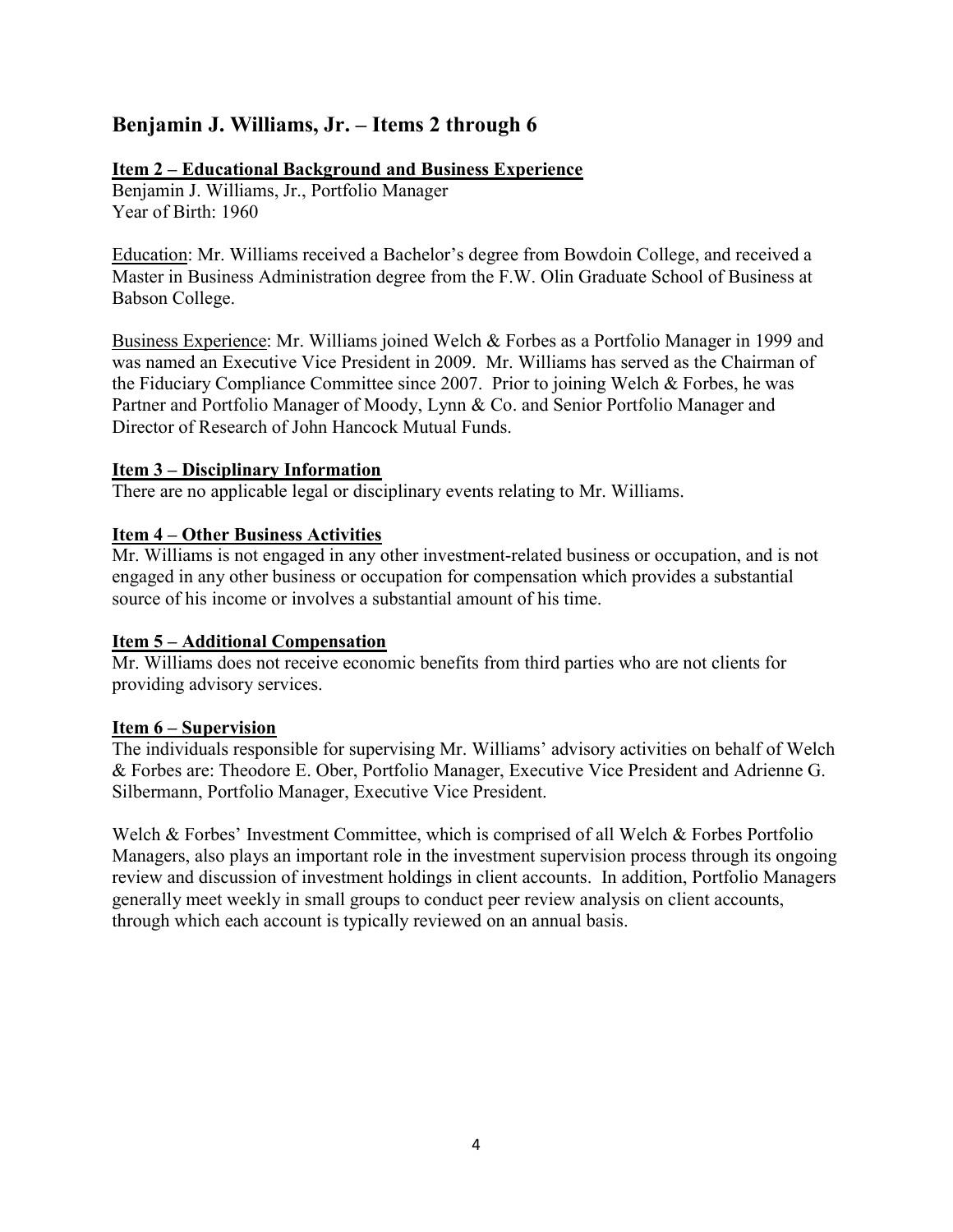# Peter P. Brown – Items 2 through 6

#### Item 2 – Educational Background and Business Experience

Peter P. Brown, Portfolio Manager Year of Birth: 1960

Education: Mr. Brown received a Bachelor's degree from Cornell University.

Business Experience: Mr. Brown joined Welch & Forbes in 1998, and has been a Portfolio Manager at Welch & Forbes since that time. Prior to joining Welch & Forbes, he was an Assistant Vice President at Mellon Private Wealth Management and Boston Safe Deposit and Trust Co. Previously, he was a Corporate Auditor at American Express Company and BankBoston Corporation.

#### Item 3 – Disciplinary Information

There are no applicable legal or disciplinary events relating to Mr. Brown.

# Item 4 – Other Business Activities

Mr. Brown is not engaged in any other investment-related business or occupation, and is not engaged in any other business or occupation for compensation which provides a substantial source of his income or involves a substantial amount of his time.

#### Item 5 – Additional Compensation

Mr. Brown does not receive economic benefits from third parties who are not clients for providing advisory services.

#### Item 6 – Supervision

The individuals responsible for supervising Mr. Brown's advisory activities on behalf of Welch & Forbes are: Theodore E. Ober, Portfolio Manager, Executive Vice President; Adrienne G. Silbermann, Portfolio Manager; Executive Vice President; and Benjamin J. Williams, Jr., Portfolio Manager, Executive Vice President. They can be contacted at (617) 523-1635.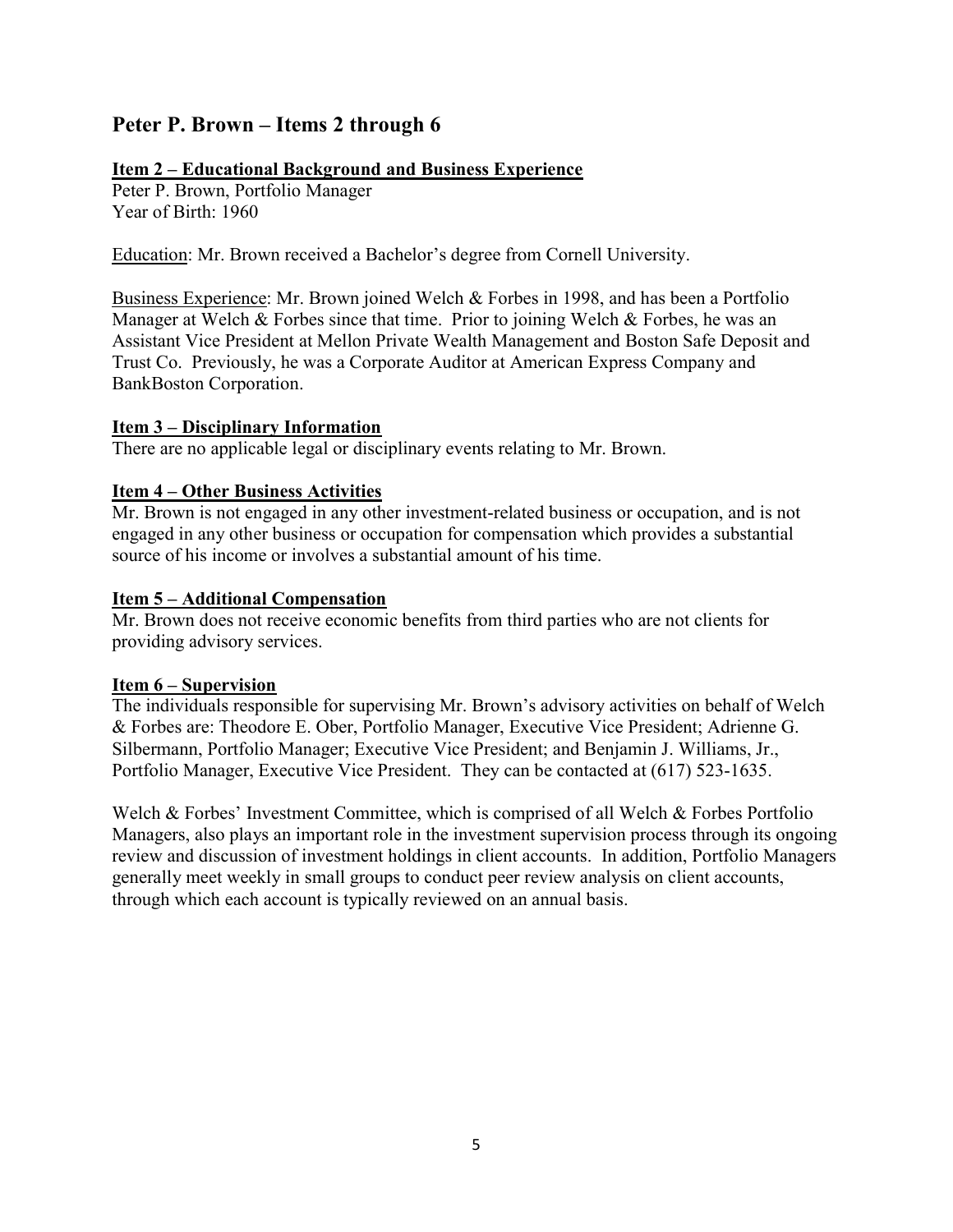# Charles P. Curtis – Items 2 through 6

# Item 2 – Educational Background and Business Experience

Charles P. Curtis, Portfolio Manager Year of Birth: 1958

Education: Mr. Curtis received a Bachelor's degree from Washington College.

Business Experience: Mr. Curtis joined Welch & Forbes in 2006, and has been a Portfolio Manager at Welch & Forbes since that time. Prior to joining Welch & Forbes, Mr. Curtis was Senior Vice President, Portfolio Manager/Chief Operating Officer of the Private Client Wealth Management unit of Brown Brothers Harriman & Co.

# Item 3 – Disciplinary Information

There are no applicable legal or disciplinary events relating to Mr. Curtis.

# Item 4 – Other Business Activities

Mr. Curtis is not engaged in any other investment-related business or occupation, and is not engaged in any other business or occupation for compensation which provides a substantial source of his income or involves a substantial amount of his time.

# Item 5 – Additional Compensation

Mr. Curtis does not receive economic benefits from third parties who are not clients for providing advisory services.

# Item 6 – Supervision

The individuals responsible for supervising Mr. Curtis' advisory activities on behalf of Welch & Forbes are: Theodore E. Ober, Portfolio Manager, Executive Vice President; Adrienne G. Silbermann, Portfolio Manager, Executive Vice President; and Benjamin J. Williams, Jr., Portfolio Manager, Executive Vice President. They can be contacted at (617) 523-1635.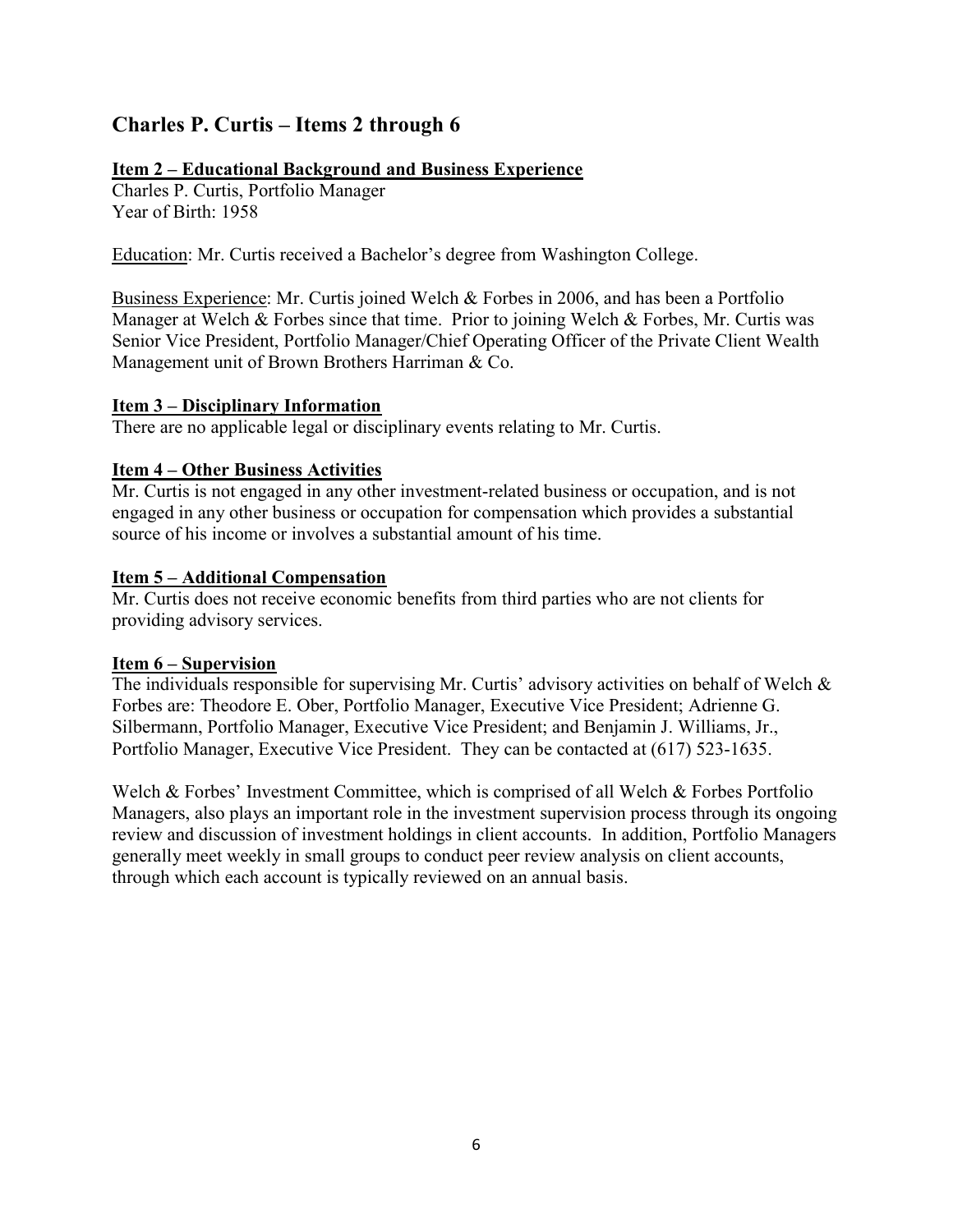# Naomi T. Dalessandro – Items 2 through 6

### Item 2 – Educational Background and Business Experience

Naomi Dalessandro, Portfolio Manager Year of Birth: 1971

Education: Ms. Dalessandro received a Bachelor's degree from the University of Massachusetts at Amherst, and was awarded a Certificate in International Relations from the Five College Program. She is also a Chartered Financial Analyst ("CFA") Charterholder.

To become a CFA Charterholder, an individual must have four years of qualified investment work experience, become a member of CFA Institute, pledge to adhere to the CFA Institute Code of Ethics and Standards of Professional Conduct on an annual basis, apply for membership to a local CFA member society, and complete the CFA Program. The CFA Program is organized into three levels, each culminating in a six-hour exam.

Business Experience: Ms. Dalessandro joined Welch & Forbes in 2014, and has been a Portfolio Manager at Welch & Forbes since that time. Prior to joining Welch & Forbes, Ms. Dalessandro was a Portfolio Manager at Woodstock Corporation and an Investment Advisor with Edward Jones Investments.

#### Item 3 – Disciplinary Information

There are no applicable legal or disciplinary events relating to Ms. Dalessandro.

# Item 4 – Other Business Activities

Ms. Dalessandro is not engaged in any other investment-related business or occupation, and is not engaged in any other business or occupation for compensation which provides a substantial source of her income or involves a substantial amount of her time.

#### Item 5 – Additional Compensation

Ms. Dalessandro does not receive economic benefits from third parties who are not clients for providing advisory services.

#### Item 6 – Supervision

The individuals responsible for supervising Ms. Dalessandro's advisory activities on behalf of Welch & Forbes are: Theodore E. Ober, Portfolio Manager, Executive Vice President; Adrienne G. Silbermann, Portfolio Manager, Executive Vice President; and Benjamin J. Williams, Jr., Portfolio Manager, Executive Vice President. They can be contacted at (617) 523-1635.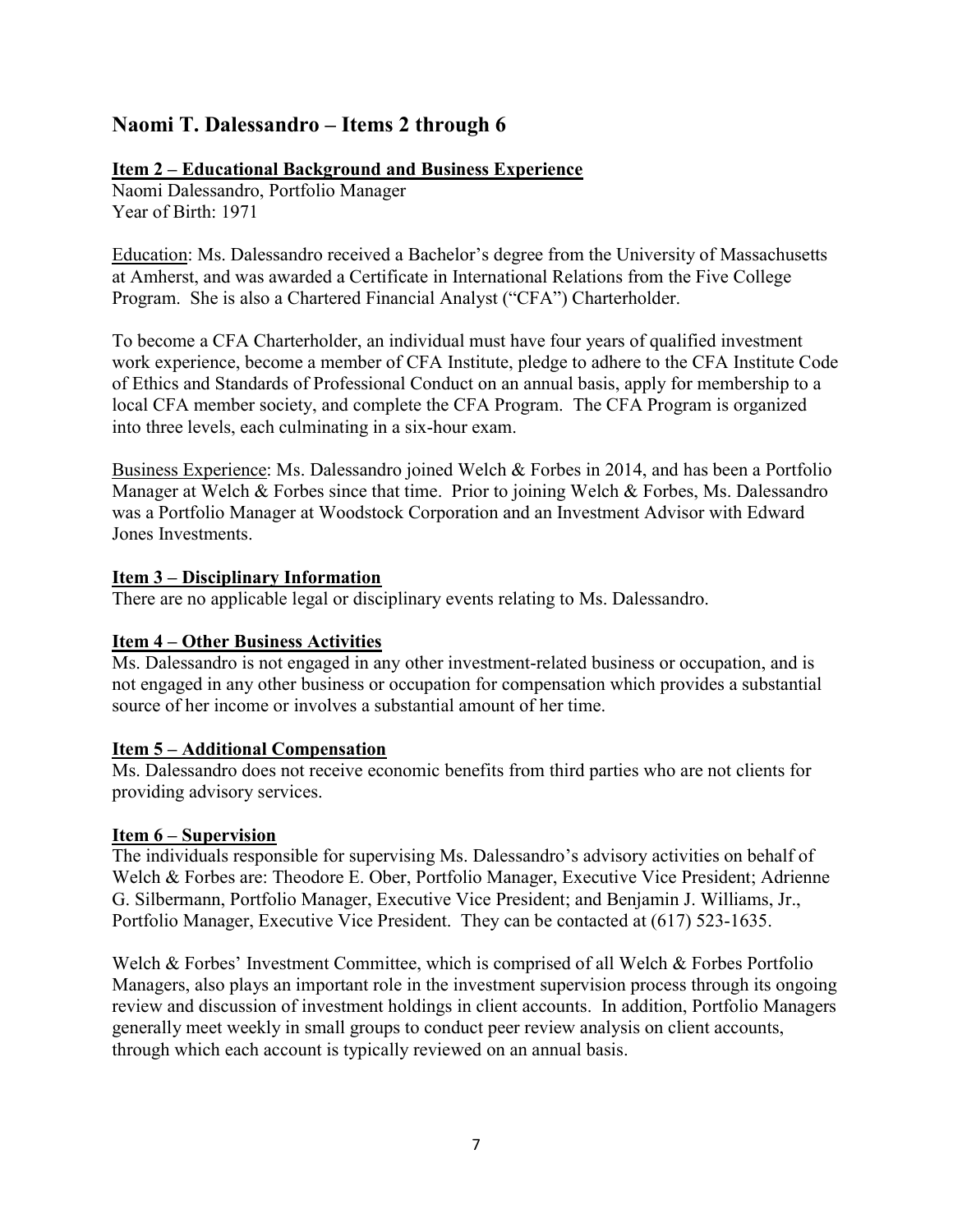# Benjamin L.B. Garfield – Items 2 through 6

### Item 2 – Educational Background and Business Experience

Benjamin L. G. Garfield, Portfolio Manager Year of Birth: 1968

Education: Mr. Garfield received a Bachelor's degree from Saint Lawrence University, and received a Master in Business Administration degree from the F.W. Olin Graduate School of Business at Babson College. He is also a Chartered Financial Analyst ("CFA") Charterholder.

To become a CFA Charterholder, an individual must have four years of qualified investment work experience, become a member of CFA Institute, pledge to adhere to the CFA Institute Code of Ethics and Standards of Professional Conduct on an annual basis, apply for membership to a local CFA member society, and complete the CFA Program. The CFA Program is organized into three levels, each culminating in a six-hour exam.

Business Experience: Mr. Garfield joined Welch & Forbes in 2020, and has been a Portfolio Manager at Welch & Forbes since that time. Prior to joining Welch & Forbes, Mr. Garfield was a Senior Portfolio Manager at Thomas Partners Inc., and a Fixed Income Portfolio Manager at US Trust. He also held the position as a Fixed Income Portfolio Manager at State Street Global Advisors.

#### Item 3 – Disciplinary Information

There are no applicable legal or disciplinary events relating to Mr. Garfield.

# Item 4 – Other Business Activities

Mr. Garfield is not engaged in any other investment-related business or occupation, and is not engaged in any other business or occupation for compensation which provides a substantial source of his income or involves a substantial amount of his time.

#### Item 5 – Additional Compensation

Mr. Garfield does not receive economic benefits from third parties who are not clients for providing advisory services.

# Item 6 – Supervision

The individuals responsible for supervising Mr. Garfield's advisory activities on behalf of Welch & Forbes are: Theodore E. Ober, Portfolio Manager, Executive Vice President; Adrienne G. Silbermann, Portfolio Manager, Executive Vice President; and Benjamin J. Williams, Jr., Portfolio Manager, Executive Vice President. They can be contacted at (617) 523-1635.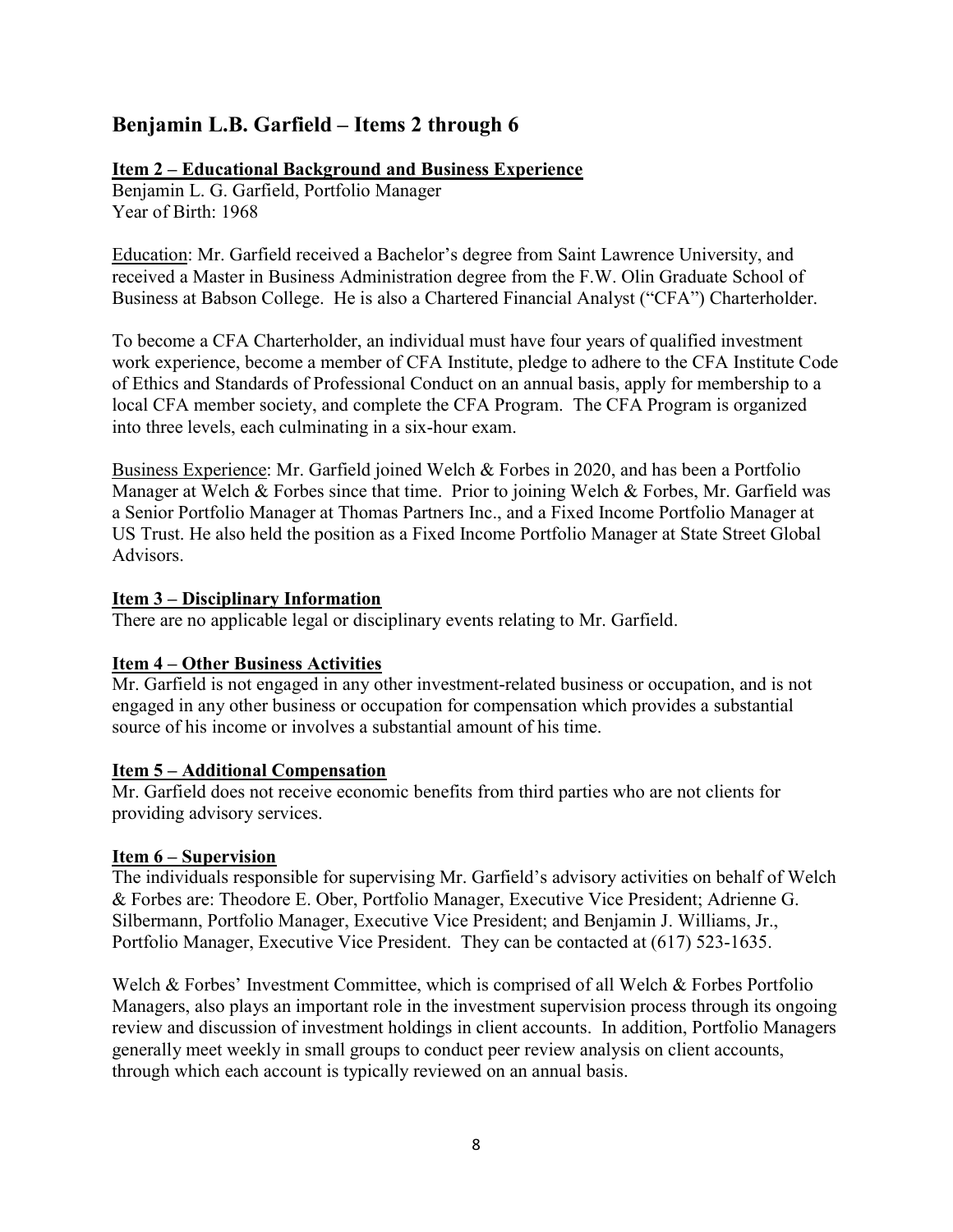# Seth Gelsthorpe – Items 2 through 6

### Item 2 – Educational Background and Business Experience

Seth Gelsthorpe, Portfolio Manager Year of Birth: 1958

Education: Mr. Gelsthorpe received a Bachelor's degree from Hamilton College, and received a Master in Business Administration degree from the University of Texas.

Business Experience: Mr. Gelsthorpe joined Welch & Forbes in 2004, and has been a Portfolio Manager at Welch & Forbes since that time. Prior to joining Welch & Forbes, Mr. Gelsthorpe was a Portfolio Manager at Swan Mountain Capital and Senior Vice President at the Yankee Group. Mr. Gelsthorpe also held management level positions with Apple Computer and International Business Machines.

#### Item 3 – Disciplinary Information

There are no applicable legal or disciplinary events relating to Mr. Gelsthorpe.

#### Item 4 – Other Business Activities

Mr. Gelsthorpe is not engaged in any other investment-related business or occupation, and is not engaged in any other business or occupation for compensation which provides a substantial source of his income or involves a substantial amount of his time.

#### Item 5 – Additional Compensation

Mr. Gelsthorpe does not receive economic benefits from third parties who are not clients for providing advisory services.

#### Item 6 – Supervision

The individuals responsible for supervising Mr. Gelsthorpe's advisory activities on behalf of Welch & Forbes are: Theodore E. Ober, Portfolio Manager, Executive Vice President; Adrienne G. Silbermann, Portfolio Manager, Executive Vice President; and Benjamin J. Williams, Jr., Portfolio Manager, Executive Vice President. They can be contacted at (617) 523-1635.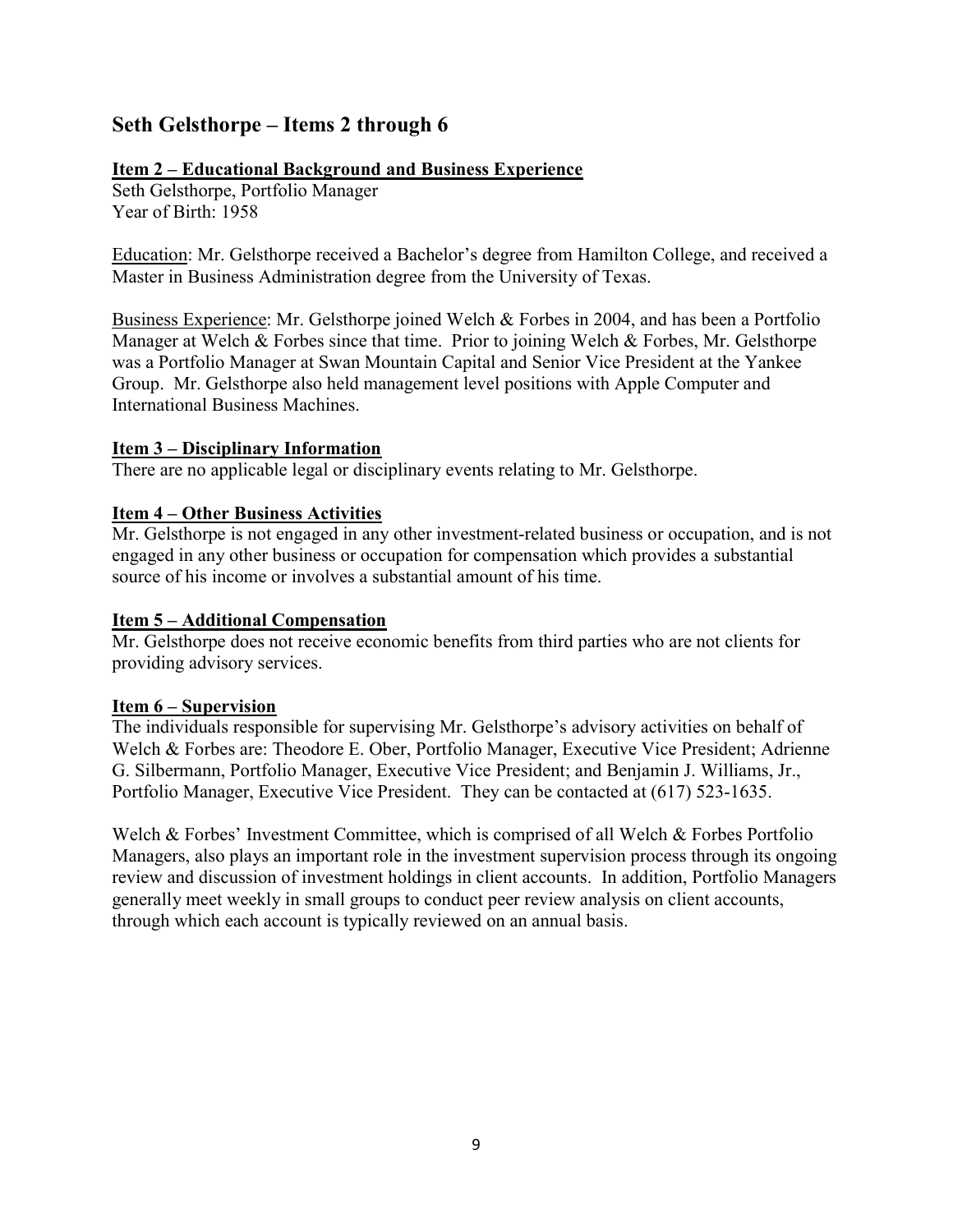# Daniel R. Gorman – Items 2 through 6

### Item 2 – Educational Background and Business Experience

Daniel R. Gorman, Portfolio Manager Year of Birth: 1982

Education: Mr. Gorman received a Bachelor's degree, as well as a Master of Science in Finance, from the D'Amore-McKim School of Business at Northeastern University.

Business Experience: Mr. Gorman joined Welch & Forbes in 2018, and has been a Portfolio Manager at Welch & Forbes since that time. Prior to joining Welch & Forbes, Mr. Gorman was the Managing Director of Research and Portfolio Management at Thomas Partners Inc., and a Portfolio Manager at US Trust.

#### Item 3 – Disciplinary Information

There are no applicable legal or disciplinary events relating to Mr. Gorman.

# Item 4 – Other Business Activities

Mr. Gorman is not engaged in any other investment-related business or occupation, and is not engaged in any other business or occupation for compensation which provides a substantial source of his income or involves a substantial amount of his time.

#### Item 5 – Additional Compensation

Mr. Gorman does not receive economic benefits from third parties who are not clients for providing advisory services.

#### Item 6 – Supervision

The individuals responsible for supervising Mr. Gorman's advisory activities on behalf of Welch & Forbes are: Theodore E. Ober, Portfolio Manager, Executive Vice President; Adrienne G. Silbermann, Portfolio Manager, Executive Vice President; and Benjamin J. Williams, Jr., Portfolio Manager, Executive Vice President. They can be contacted at (617) 523-1635.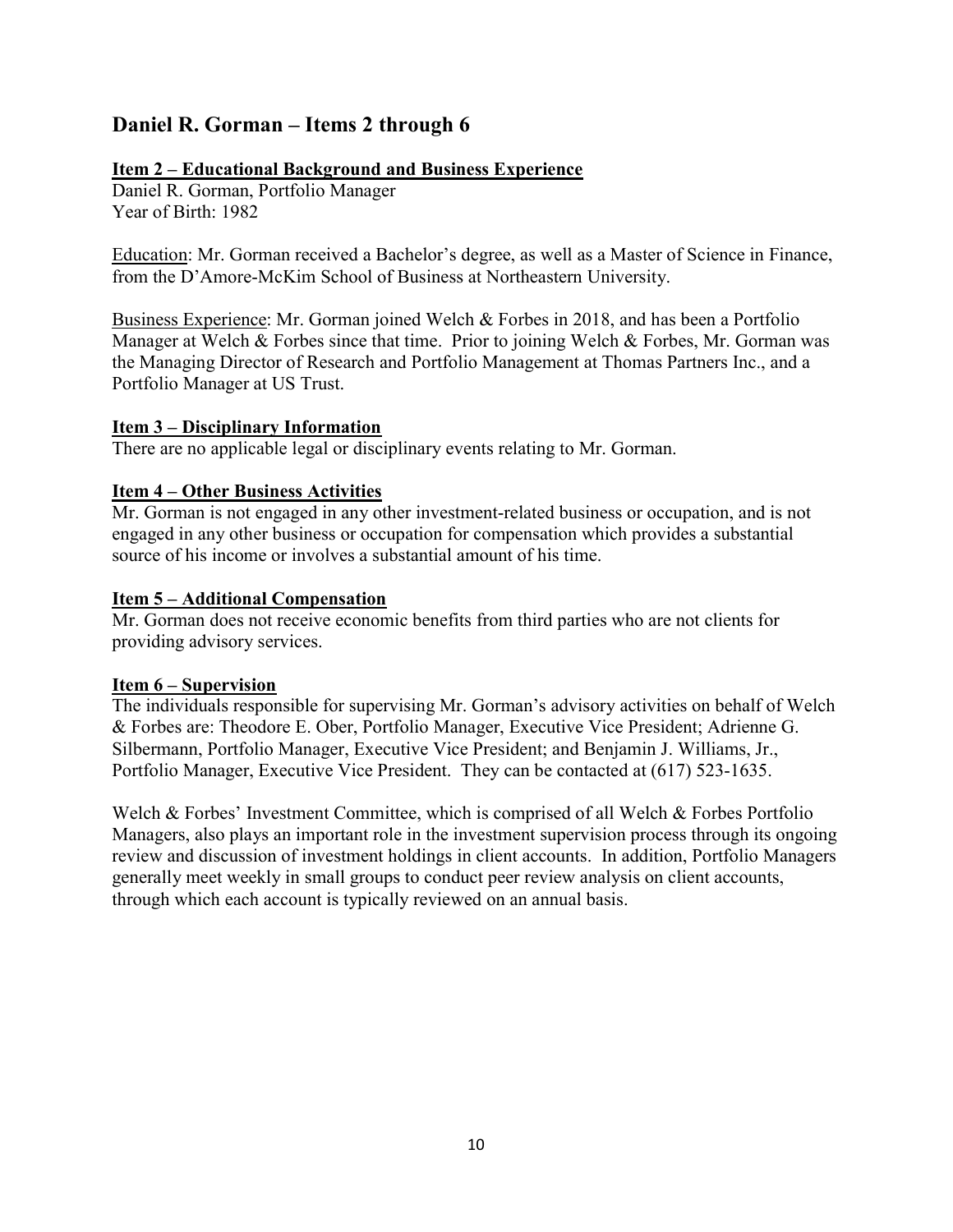# Theodore E. Ober – Items 2 through 6

### Item 2 – Educational Background and Business Experience

Theodore E. Ober, Portfolio Manager Year of Birth: 1960

Education: Mr. Ober received a Bachelor's degree from Boston University.

Business Experience: Mr. Ober joined Welch & Forbes in 2002 as a Portfolio Manager and was named an Executive Vice President in 2016. Prior to joining Welch & Forbes, Mr. Ober was Senior Funds Manager, Fleet Investment Advisors / Bank of Boston responsible for Galaxy Growth, Equity Growth, Diversified Equity, and Global Capital Appreciation Funds.

#### Item 3 – Disciplinary Information

There are no applicable legal or disciplinary events relating to Mr. Ober.

# Item 4 – Other Business Activities

Mr. Ober is not engaged in any other investment-related business or occupation, and is not engaged in any other business or occupation for compensation which provides a substantial source of his income or involves a substantial amount of his time.

#### Item 5 – Additional Compensation

Mr. Ober does not receive economic benefits from third parties who are not clients for providing advisory services.

# Item 6 – Supervision

The individuals responsible for supervising Mr. Ober's advisory activities on behalf of Welch & Forbes are: Adrienne G. Silbermann, Portfolio Manager, Executive Vice President and Benjamin J. Williams, Jr., Portfolio Manager, Executive Vice President. They can be contacted at (617) 523-1635.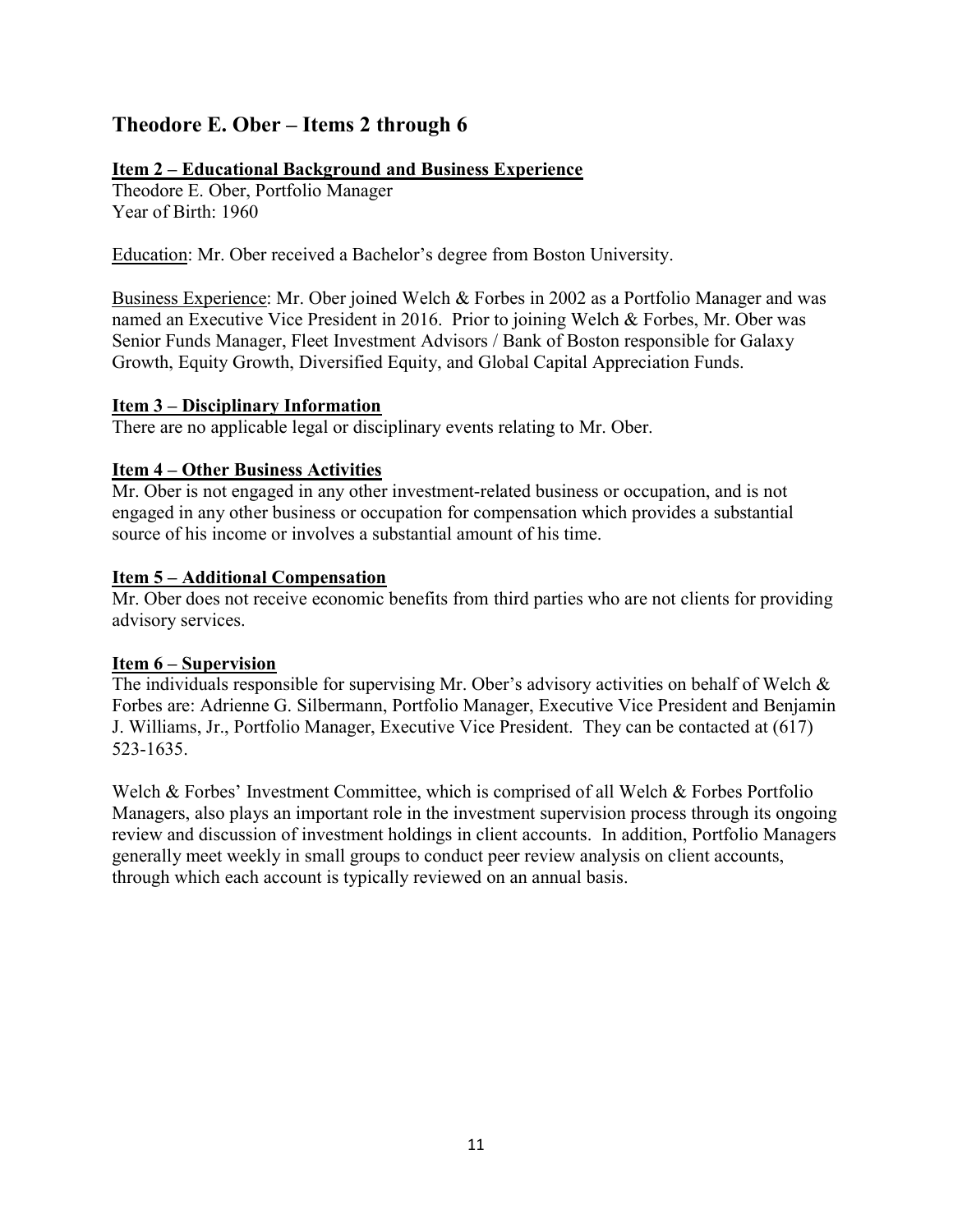# Drew M. Schneller – Items 2 through 6

### Item 2 – Educational Background and Business Experience

Drew M. Schneller, Portfolio Manager Year of Birth: 1961

Education: Mr. Schneller received a Bachelor's degree from Franklin & Marshall College, and received a Master in Business Administration degree from The Johnson School at Cornell University. He is also a Chartered Financial Analyst ("CFA") Charterholder.

To become a CFA Charterholder, an individual must have four years of qualified investment work experience, become a member of CFA Institute, pledge to adhere to the CFA Institute Code of Ethics and Standards of Professional Conduct on an annual basis, apply for membership to a local CFA member society, and complete the CFA Program. The CFA Program is organized into three levels, each culminating in a six-hour exam.

Business Experience: Mr. Schneller joined Welch & Forbes in 2008, and has been a Portfolio Manager at Welch & Forbes since that time. Prior to joining Welch & Forbes, Mr. Schneller was Managing Director and Co-Head of Investments at Wilmington Trust (Bingham Legg Advisers). He also held positions at State Street Bank, Bank of Boston, and Moseley Securities.

#### Item 3 – Disciplinary Information

There are no applicable legal or disciplinary events relating to Mr. Schneller.

# Item 4 – Other Business Activities

Mr. Schneller is not engaged in any other investment-related business or occupation, and is not engaged in any other business or occupation for compensation which provides a substantial source of his income or involves a substantial amount of his time.

#### Item 5 – Additional Compensation

Mr. Schneller does not receive economic benefits from third parties who are not clients for providing advisory services.

#### Item 6 – Supervision

The individuals responsible for supervising Mr. Schneller's advisory activities on behalf of Welch & Forbes are: Theodore E. Ober, Portfolio Manager, Executive Vice President; Adrienne G. Silbermann, Portfolio Manager, Executive Vice President; and Benjamin J. Williams, Jr., Portfolio Manager, Executive Vice President. They can be contacted at (617) 523-1635.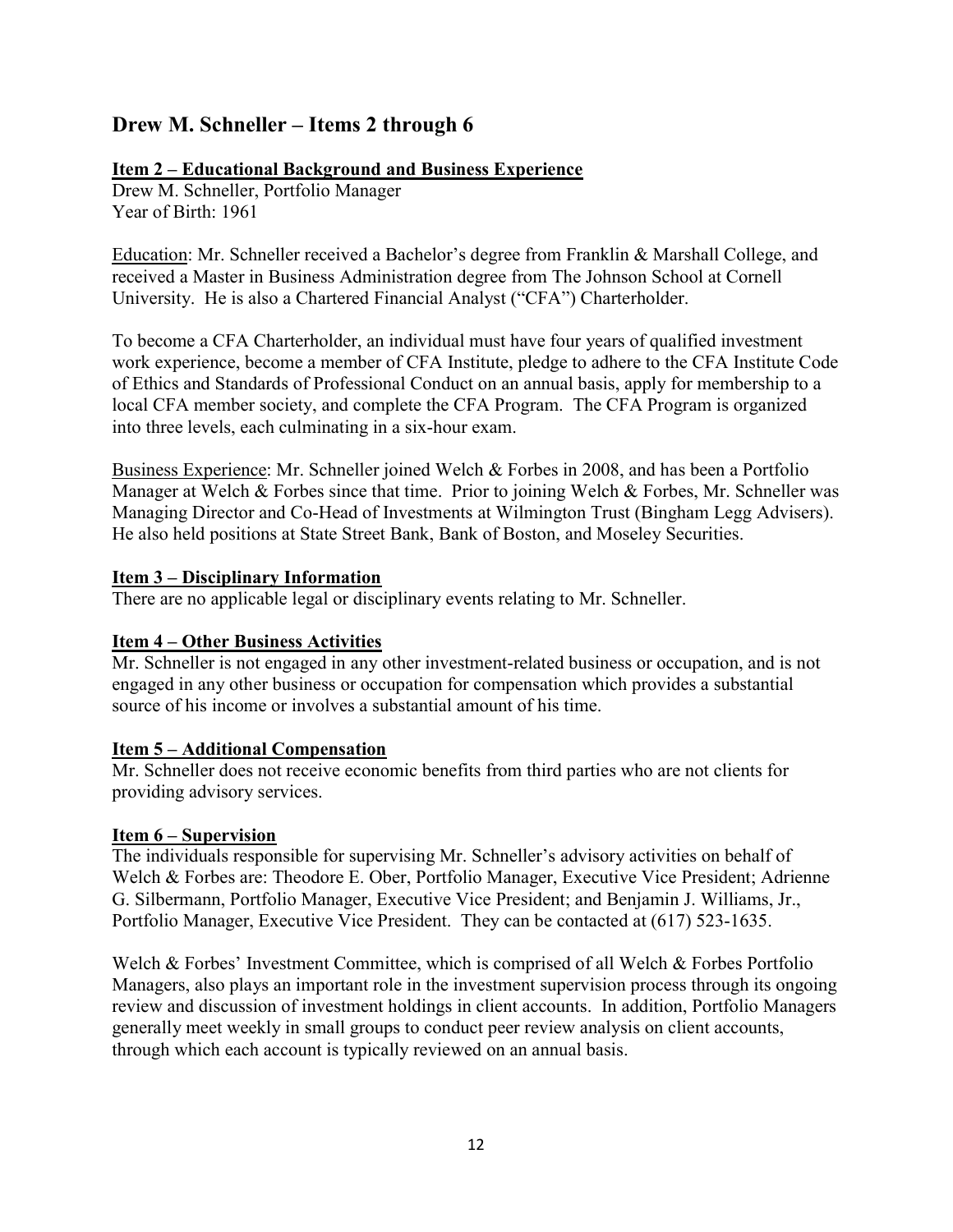# Justin T. Wolstenholme – Items 2 through 6

# Item 2 – Educational Background and Business Experience

Justin T. Wolstenholme, Portfolio Manager Year of Birth: 1986

Education: Mr. Wolstenholme received a Bachelor's degree and Master of Business Administration from Campbell University. He is also a Chartered Financial Analyst ("CFA") Charterholder and Certified Financial Planner (CFP®)

To become a CFA Charterholder, an individual must have four years of qualified investment work experience, become a member of CFA Institute, pledge to adhere to the CFA Institute Code of Ethics and Standards of Professional Conduct on an annual basis, apply for membership to a local CFA member society, and complete the CFA Program. The CFA Program is organized into three levels, each culminating in a six-hour exam.

The CFP® certification is a voluntary certification; no federal or state law or regulation requires financial planners to hold CFP® certification. It is recognized in the United States and a number of other countries for its (1) high standard of professional education; (2) stringent code of conduct and standards of practice; and (3) ethical requirements that govern professional engagements with clients. To attain the right to use the CFP® marks, an individual must satisfactorily fulfill certain education, examination, experience and ethics requirements. Individuals who become certified must also complete ongoing education and ethics requirements in order to maintain their CFP certification.

Business Experience: Mr. Wolstenholme joined Welch & Forbes as a Portfolio Manager in 2020. Prior to joining Welch & Forbes, Mr. Wolstenholme was a Senior Wealth Advisor at Boston Private Wealth. Previously, he was an Investment Advisor at MIP Global, Inc and worked in the Wealth Management and Trust divisions of Merrill Lynch and U.S. Trust.

# Item 3 – Disciplinary Information

There are no applicable legal or disciplinary events relating to Mr. Wolstenholme.

# Item 4 – Other Business Activities

Mr. Wolstenholme is not engaged in any other investment-related business or occupation, and is not engaged in any other business or occupation for compensation which provides a substantial source of his income or involves a substantial amount of his time.

# Item 5 – Additional Compensation

Mr. Wolstenholme does not receive economic benefits from third parties who are not clients for providing advisory services.

# Item 6 – Supervision

The individuals responsible for supervising Mr. Wolstenholme's advisory activities on behalf of Welch & Forbes are: Adrienne G. Silbermann, Portfolio Manager, Executive Vice President;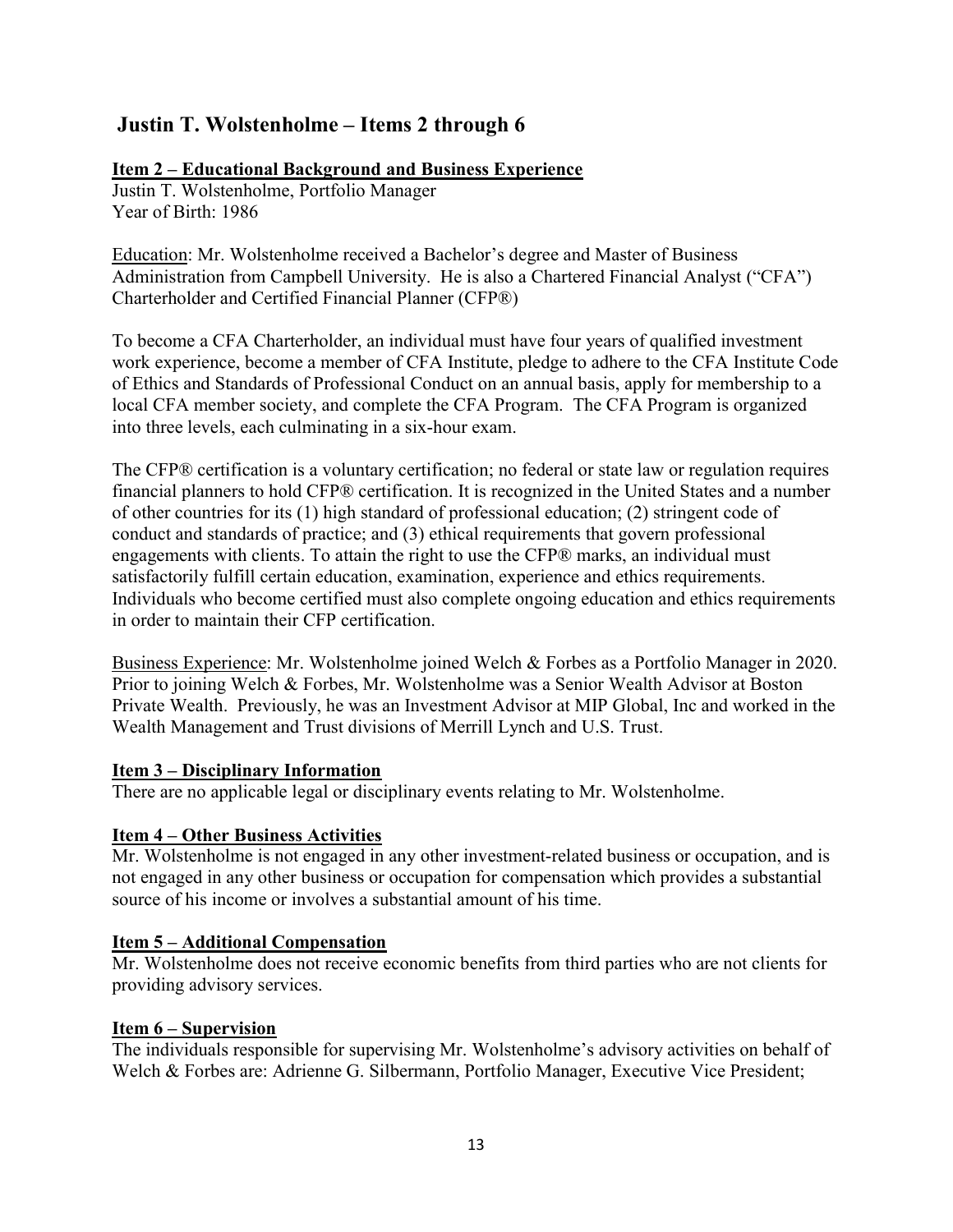Theodore E. Ober, Portfolio Manager, Executive Vice President; and Benjamin J. Williams, Jr., Portfolio Manager, Executive Vice President. They can be contacted at (617) 523-1635.